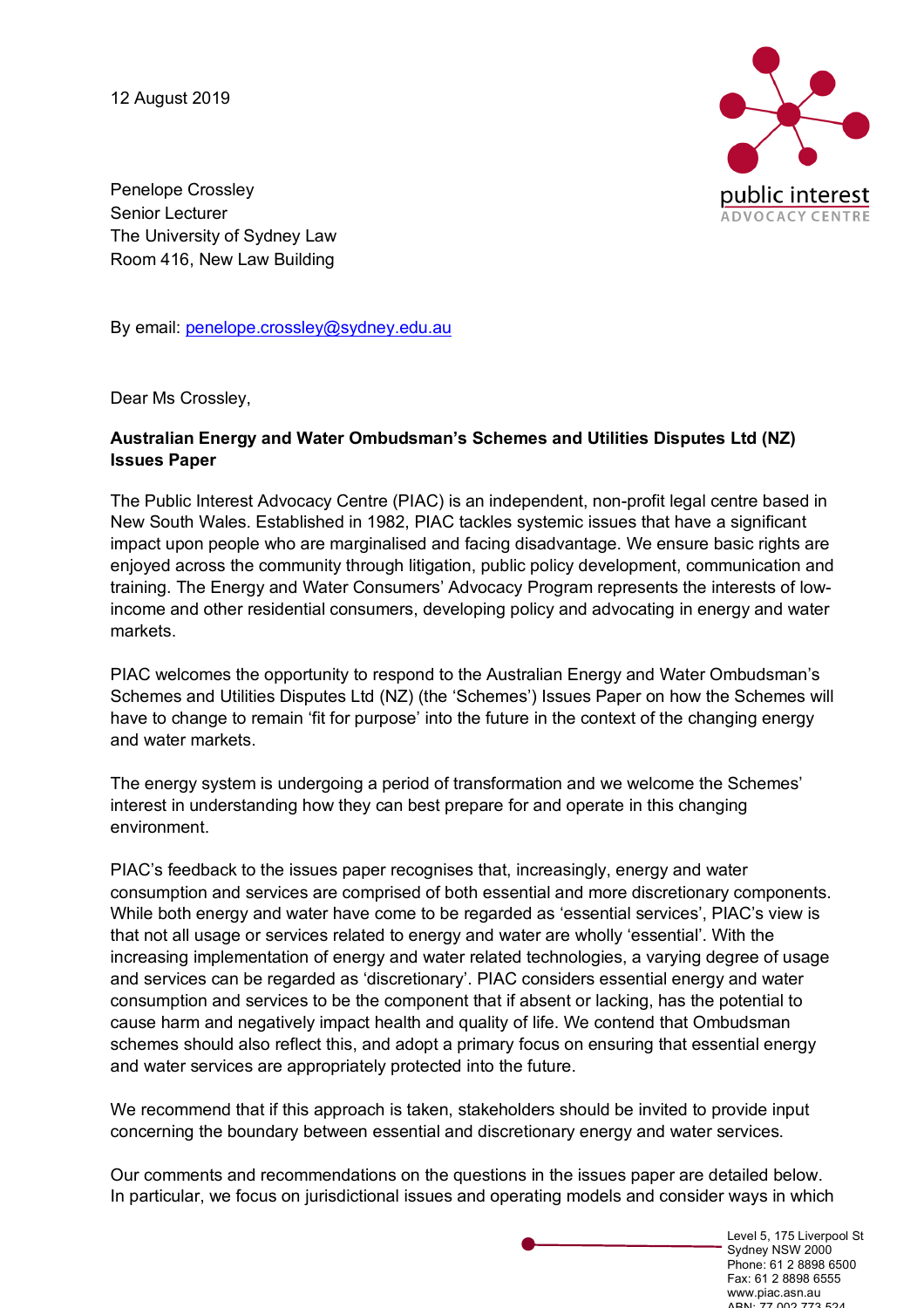the Schemes should be designed to ensure the affordable provision, and appropriate protection of essential household energy and water services.

PIAC requests that relevant elements of the discussion between Craig Memery and Penelope Crossley at the Victorian Energy and Water Ombudsman offices in Melbourne on 26 July 2019 be considered part of this submission.

# **1. What do stakeholders consider to be the overriding purpose/s of the Schemes?**

The overriding purpose of the Schemes is to provide protection for and confidence to household customers and small businesses so that energy and water markets are able to function fairly and efficiently, at low cost to participants. To do this, the Schemes should have a range of functions including dispute resolution, provision of advice on how to access assistance, and monitoring and reporting.

# **2. Should jurisdiction continue to follow regulation/licensing? How should the Schemes deal with entities that have sought regulatory exemptions or who are not subject to licensing regimes despite providing energy or water services?**

Under the current arrangements, protections are largely delivered based on transactions involving meters. This approach has worked in the past, however, as the energy system changes, it increasingly leaves customers using new technologies and services without energy and water specific protections. To address this, we recommend the Schemes move from being transaction based to harm-focussed. A harm-focussed Scheme would cover all energy and water services that, if inadequately or unfairly provided, can result in harm that impacts health, safety and quality of life of consumers – such as disconnections and alterations to heating, cooking, bathing and cooling. As the potential for material harm stems from the essentiality of energy and water services, the incorporation of an entity into the Scheme should depend on whether it is providing energy or water services that have an essential component.

Customers of entities that sit outside the jurisdiction but which provide services that have the potential to cause harm, should have access to the same services as the Scheme provides, even if the entity is not subject to the Schemes.

Opt-in methods place the onus on customers to understand which entities are voluntary participants. This rewards customers that are engaged, informed and in other ways have more ability to choose between service providers, and penalises those that are not. Given jurisdiction should be based on the essential nature of services being provided and the potential for harm, regulation/licensing is the preferred method for inclusion in Schemes.

#### **3. Can the consumer protections and external dispute resolution options available to the customers of existing Members operating within the jurisdiction of the Schemes be made more widely available to ensure coherence for customers of new and existing market (and non-market) participants offering energy and water services and technologies that are currently outside of jurisdiction?**

The expansion of the Ombudsman's protections and dispute resolution services to entities currently outside the Schemes is a matter of funding and jurisdiction. It is important that the essential component of energy and water consumption receives adequate protections and dispute resolution, however, expanding these services to customers of entities that are not member of the Schemes, and therefore do not pay fees to the Schemes, will dilute service levels and place additional costs on customers of participating entities. Many of the new energy and water services currently sitting outside jurisdiction may be supplying services and consumption that may be partly or wholly regarded as discretionary. Where this is the case, we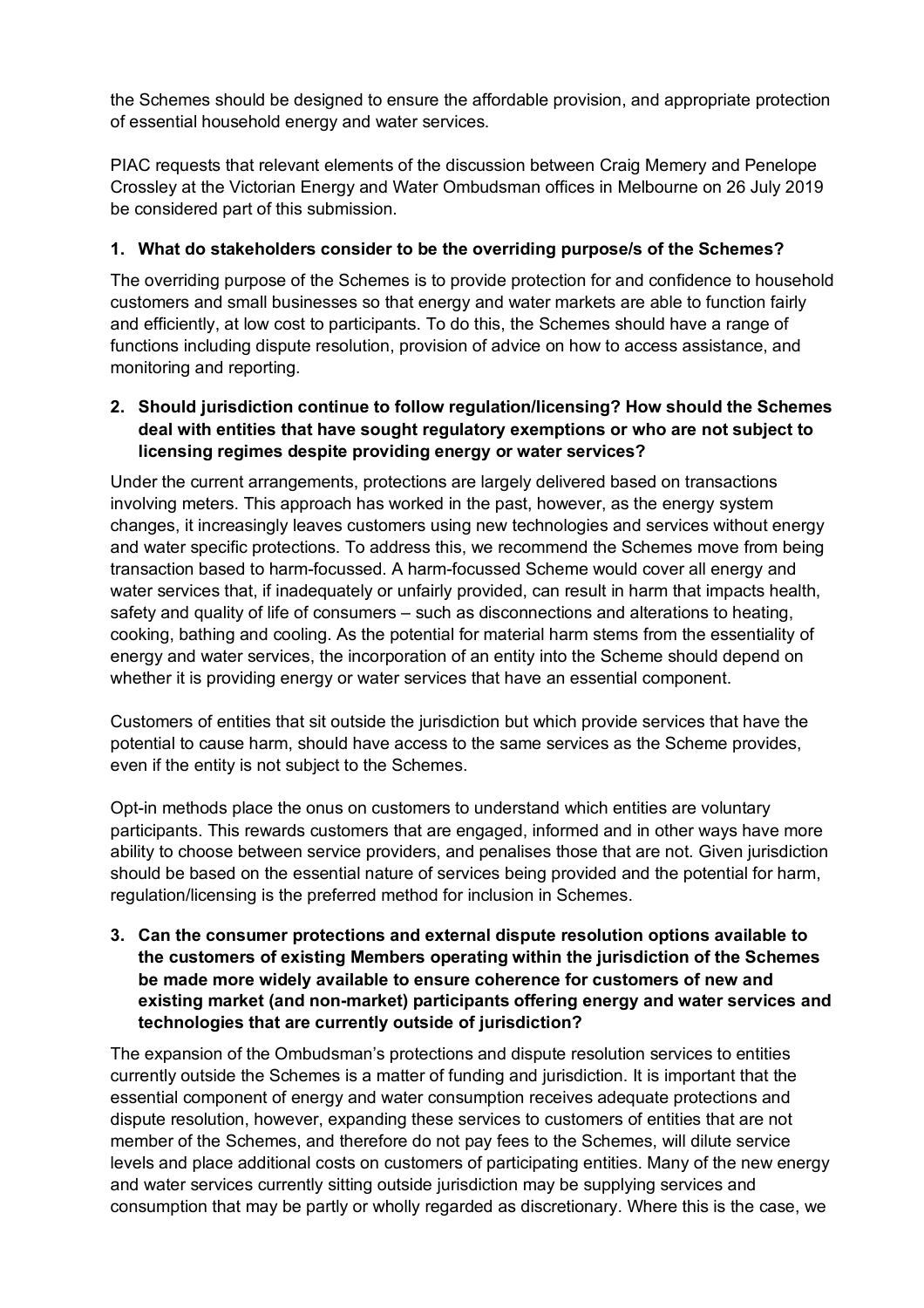recommend that a beneficiary-/causer-pays framework should be employed when considering whether to expand services to those currently outside the Schemes.

#### **4. In what circumstances should the Schemes' jurisdiction be expanded? Are there appropriate trigger points such as number of customers or turnover that can be identified?**

The jurisdiction of Schemes should be based on the material harm that could be caused by a service to a consumer and should reflect the essentiality of a service. We consider the number of customers or turnover to be inappropriate trigger points given their impact on consumers. Both of these measures have the potential to be gamed by entities wishing to avoid regulation, licenses and/or fees and as such could leave large numbers of otherwise eligible consumers without the Schemes' services. Instead we recommend expansion of the jurisdiction should be based on the level of potential harm to any individual consumer, the provision (or non-provision) of a service could cause.

# **5. Given the current practice of referring out of jurisdiction issues to the most appropriate contact within the relevant provider, is an expansion of jurisdiction needed? How should these referrals be funded given that they impose a cost on the Schemes?**

Expansion of the jurisdiction should depend on the number of referrals back to providers and the nature of the services of providers to which issues are being referred. As mentioned earlier, the Schemes should ensure the provision of the essential component of energy and water consumption (which, for many residential users, effectively may be the totality of consumption). Issues which do not concern essential energy services should not be dealt with by the Schemes and the jurisdiction should not be expanded for them.

For issues that do not concern essential energy services, the Schemes should look for ways to guide out of jurisdiction customers to their providers at least cost. Methods for doing this could include better information on Ombudsmen websites and automated call handling.

We consider out of jurisdiction issues will always present a cost for the Schemes and the reflex should not be to expand the jurisdiction to accommodate them but to think of ways to limit/manage their impact.

**6. In the event that jurisdiction is expanded to incorporate new market participants (including, but not limited to: neo retailers, third party aggregators, peer to peer traders), what are the benefits and incentives for them to voluntarily join a Scheme?** 

Benefits of participation in the Schemes include a licence to operate, consistent and efficient provision of scheme oversight and services, more consumer confidence, and low cost, independent dispute resolution.

#### **7. Should expansion of jurisdiction be based on voluntary engagement or mandated by a regulator such as the Australian Energy Regulator or the Essential Services Commission?**

As noted earlier, voluntary or opt-in engagement can place an unfair burden on vulnerable consumers to understand the protections and services they are entitled to. Given the Schemes focus on essential energy and water services, we recommend jurisdiction should be mandated by a regulator or other such body.